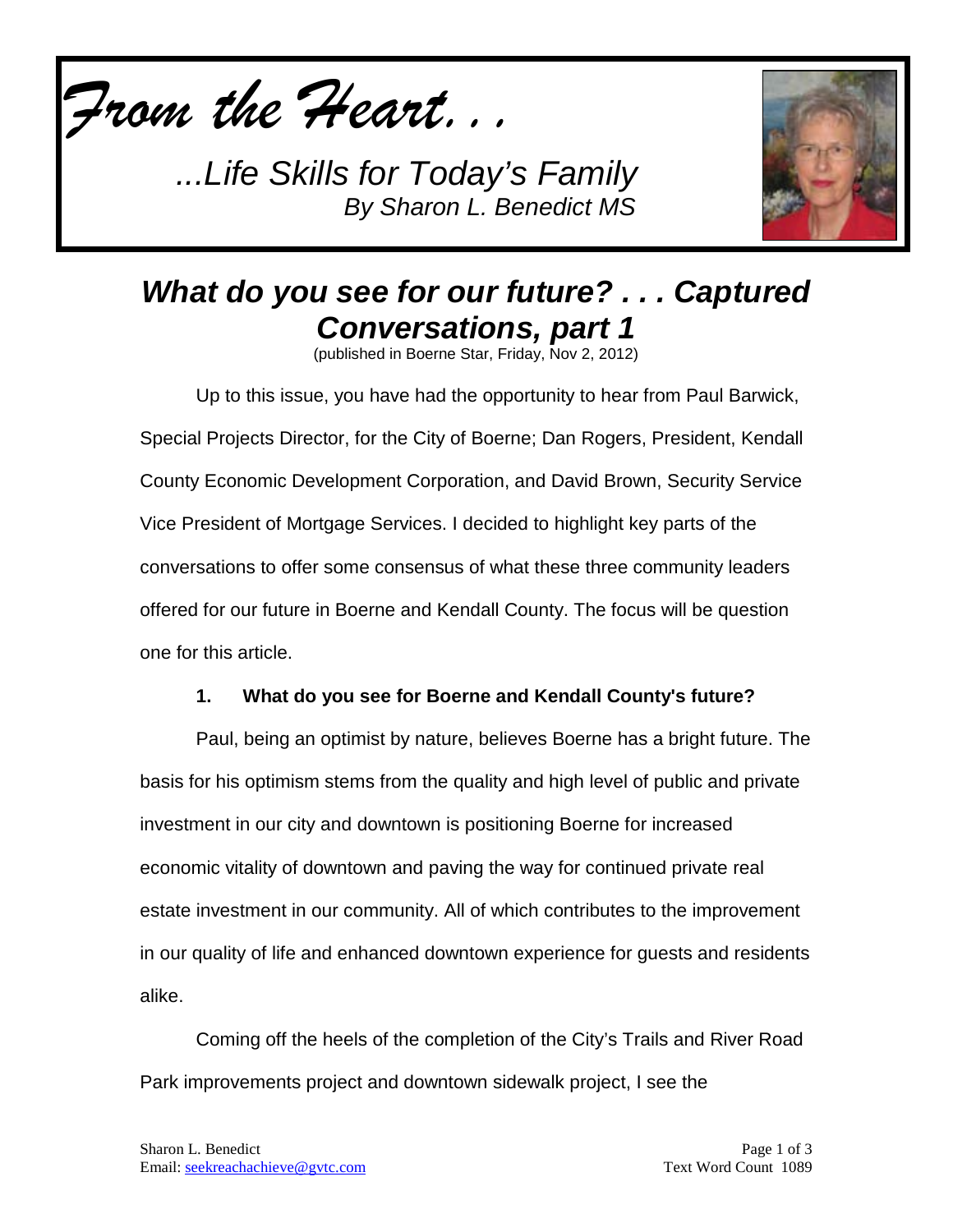acceleration of a much more walkable and pedestrian friendly downtown environment. Starting early next year there will be several more projects that the City will be involved with including new and replacement sidewalks near Theissen and Main Street, and a series of substantial pedestrian safety mobility improvements with the Texas Department of Transportation beginning early next year. These project will include the widening of Cibolo Creek bridge both for vehicles and pedestrians, crosswalk banding, pedestrian crosswalk countdown timers new traffic signals and storm water improvements.

Dan Rogers sees Boerne and Kendall County continuing to significantly grow. Just in 20 years Kendall County has grown 141%. We were found. Boerne at 12,000 is a third of the county's 34,000 population right now. In 30 years, the county may be 70,000 people. Over this 30 year period, the City has told us they have enough water to supply a population of 35,000 with all the amenities, retail, manufacturing, and businesses.

Where are those 35,000 people coming from? Historically, Kendall County has been 3.25% of the growth of San Antonio. For every thousand people San Antonio gets, we will get 32 people coming to Boerne. If 600,000 people move into Bexar county in the next eight years, we will see 19,500 people or 7800 households move into Kendall County. You ask why Kendall County is growing. There are two reasons: One, quality of life that is in the Hill Country; two, the school districts, mainly Boerne Independent School District (BISD). The draw comes from mid to upper management, military, and other professionals.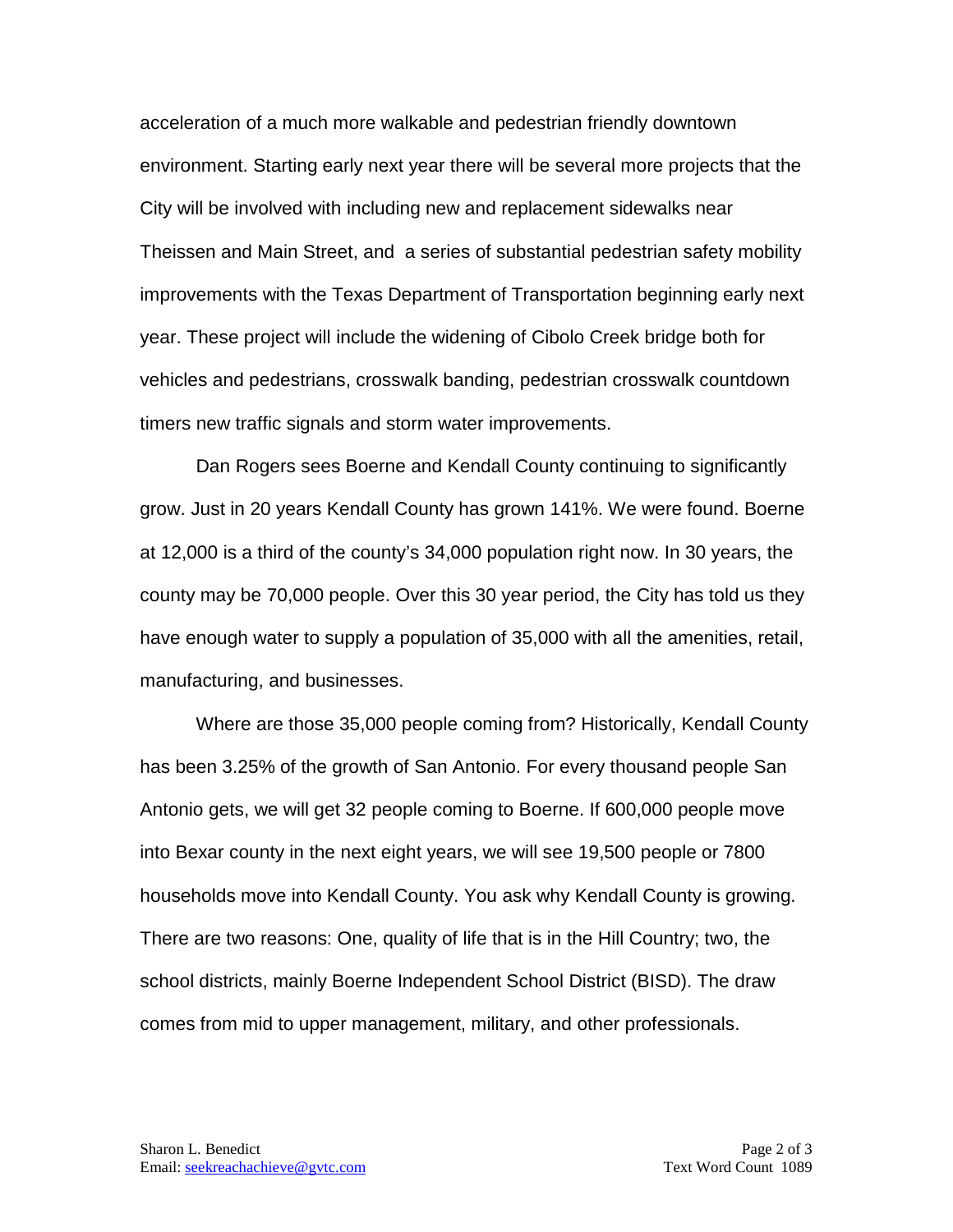David Brown sees Boerne as a small town, suburban and rural community all in one and has started feeling the growing pains of our geographic location and historical roots in Kendall County. Adjacent to IH10 and less than 50 miles from the center of San Antonio we have many forces influencing our future. I think it is safe to say we will see continuous population growth, primarily in the greater Boerne area but also out in the county at large.

With this growth will come increased and more diversified commercial activity (generally in Boerne and along the IH10 corridor) coupled with housing and school expansion to meet the areas demands. On the plus side, the residential percentage of taxes collected to support city, county and school needs will decrease as commercial tax receipts increase. Both Dan and David believes we have been found and more on the way.

Next article will focus on highlights from question two. See you then.

--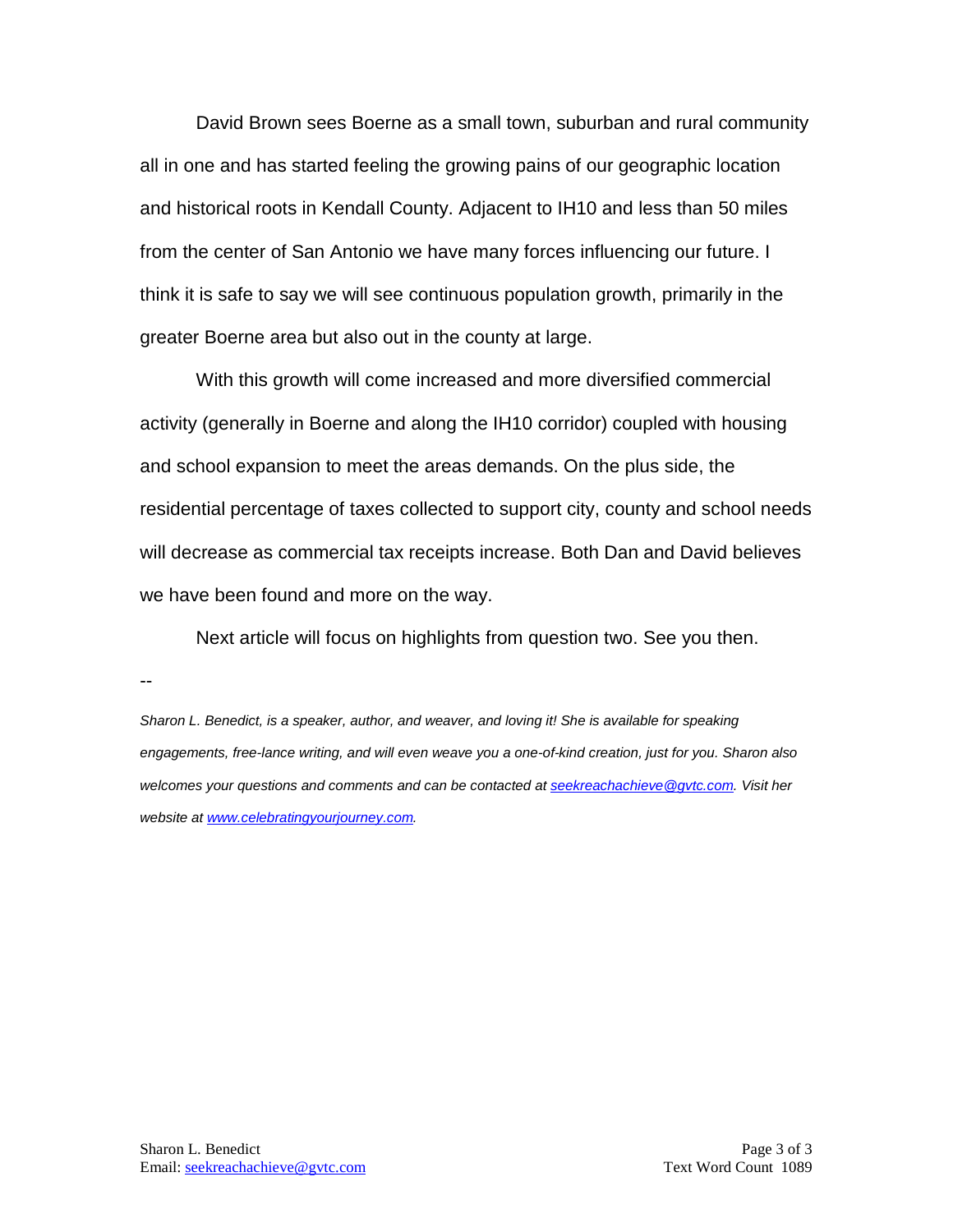



# *What do you see for our future? . . . Captured Conversations, part 2*

(published in Boerne Star, Friday, Nov 9, 2012)

After hearing from a number of our community leaders on five questions about our future, here are highlights from their responses from question two and three.

### **2. What challenges do you see for Boerne and Kendall County**

### **right now and in the future?**

Paul Barwick , Boerne Special Projects Director, offered that one of the primary challenges will be water quantity and quality. We live in the southern Edwards Plateau which has semi arid weather conditions, so we need to be very wise on how we use and conserve this ever precious resource for human use. In addition, this region has tremendous natural resources, and I believe we should be careful so as to maintain the quality of this water which equates directly to quality of life.

Another challenge will be the next wave of growth that will occur. As this happens, attention should be given to find new and interesting ways to continue promoting and preserving the rich historic and cultural identity of this area.

Dan Rogers, EDC, believes there are three main challenges: infrastructure (including water availability and waste water), land availability (such as providing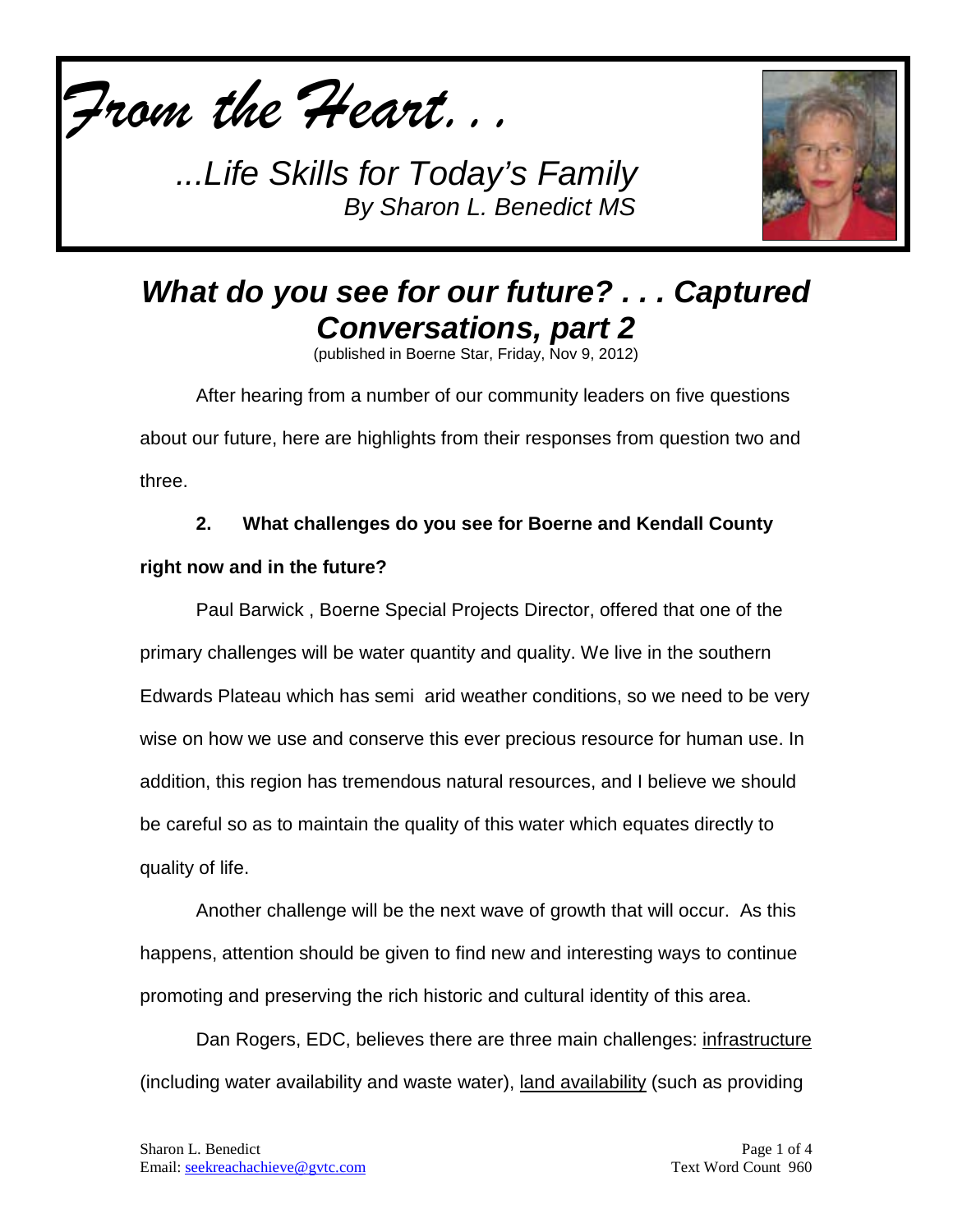sufficient pad sites as well as the right retail climate area), and <u>land cost</u>. One of the most important things about growth is to place your infrastructure where you want the growth to occur. Yet, water and waste water are the two key elements that keep outlying areas from growing together.

Another major challenge is with the national chain stores. If they can put up a standard box store, they will do it. But what if we say no? HEB is a prime example. They wanted to build a different type of store than what is there today. The city council said no. We want you to be Boerne, not Bulverde or south San Antonio. And HEB did it our way. We are going to do that with all the new businesses with the help of the city ordinances, city council, and city manager and staff. We are going to strongly encourage buildings being built and renovated to last, look good 20 to 30 years from now, and fit the culture of Boerne. The EDC will continue our motto, *Preserving the Past, Promoting the Future*.

David Brown, Security Service Vice President of Mortgage Services, feels we will need to manage growth thoughtfully, with an eye to long term sustainability if we want to preserve our unique historical and cultural heritage, while retaining the quality of life we enjoy in our community. Land use, water availability, transportation infrastructure, school and elder population considerations all must be taken into consideration as we manage the progress of our community. By in large I think our political and community leaders are doing a pretty good job working together. However, for long term success these partnerships will need to strengthen further and continue to mature for us to overcome our challenges and reach our potential.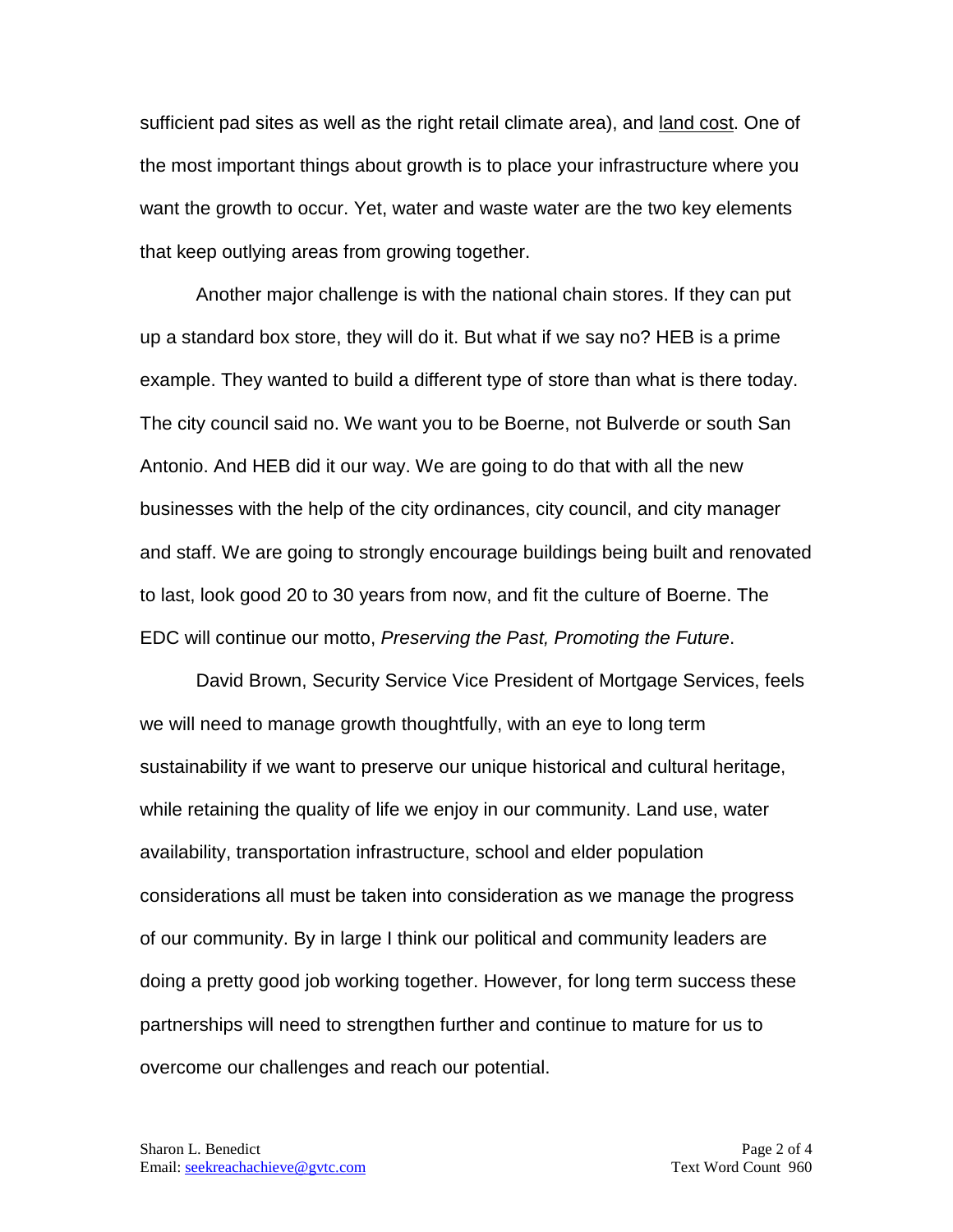**3. What would you like to see happen to make Boerne and other Kendall County communities a more vibrant community for you and your family?**

For a more sustainable and diverse downtown economy Paul would like to see some infill development that embraces higher density downtown residential units which would provide an opportunity for people to live, work and play in downtown and along the Hill Country Mile. For the younger generations, it would be beneficial to have additional venues or businesses that cater to young adults where they can socialize and entertain themselves locally. The movie theater currently being constructed is a step in the right direction. There are more opportunities to keep the youth nearby with venues such as a miniature golf course, commercial sports park, local museum with interactive and rotating exhibits, and possibly an amphitheatre for outdoor concerts.

Dan wants to see our growth stretch out for hundreds of years . . . continue to grow moderately that will keep our quality of life with the communities we have, with the land we have available. Based on land availability limits we have today, I see moderate growth of businesses over the next 20 years bringing in 10 to 20 businesses that will employ 100 to 250 employees each. With this kind of moderate growth, people will come here and say, "What a great way to run a city and have a city grow." Bringing the right type of businesses, retail, and corporate headquarters that will continue to make the city and county a better place to live for everyone. Boerne and the County both have the right ideas about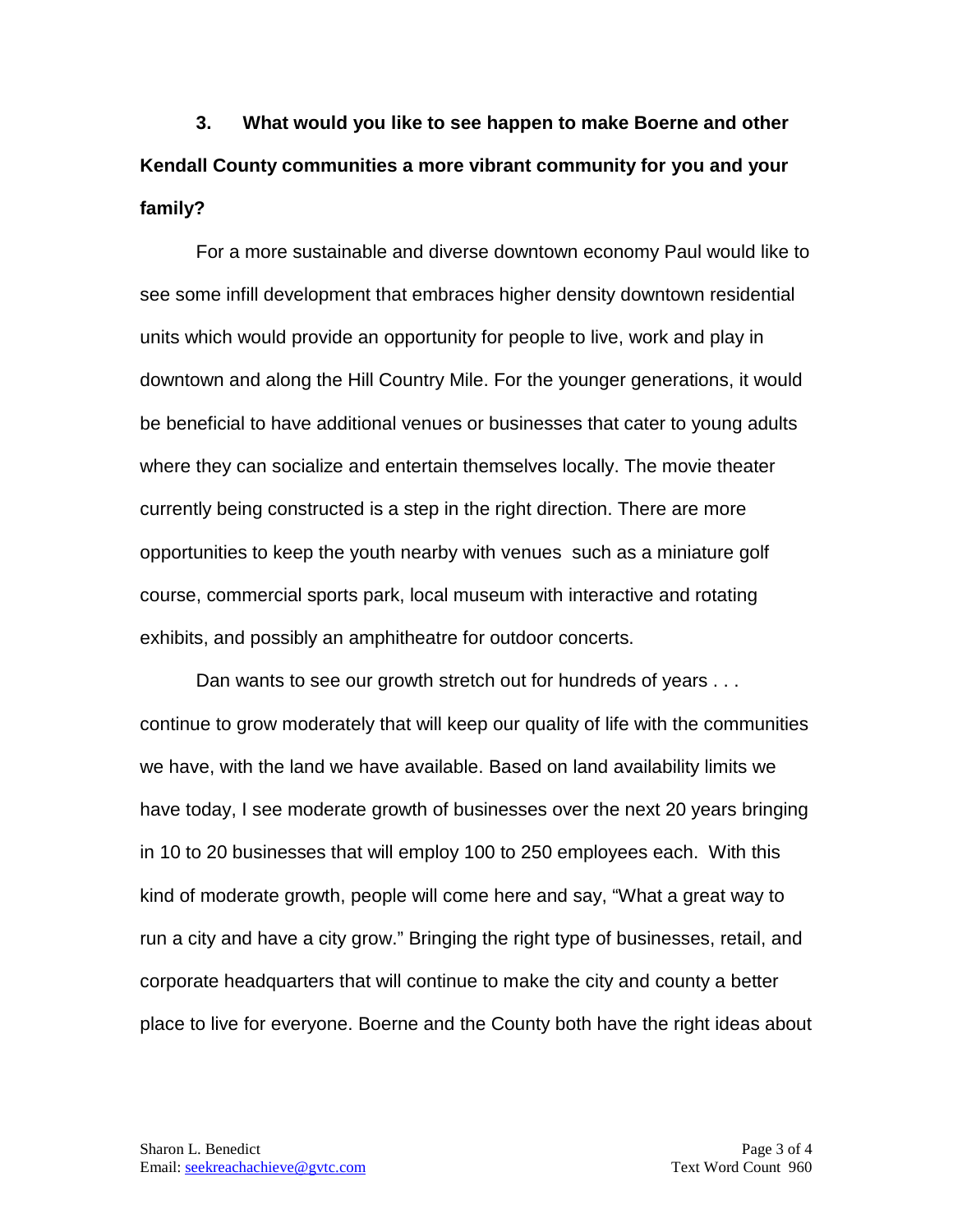this type of growth, with the quality of life bonds that were passed. The County with the parks did a good job with that. So, we have those in place.

David would personally like to see Boerne's Downtown district become more pedestrian friendly and destination oriented, instead of a busy traffic corridor. If this vision was shared by the community, then over time the "Downtown" could be a place to go for shopping and entertainment and not for traffic merely passing through. Rerouting traffic, creating off street parking either side of Main Street would expand downtown's live, work and play opportunities by expanding the vision of what is Boerne's Downtown. I believe we have a wonderful opportunity to celebrate our past, foster a rich and diverse destination venue in our City center, and create an area that attracts young and old to the vibrant heart of Boerne for generations to come.

Next article will have final highlights from community leaders on question four and five. Stay tuned.

--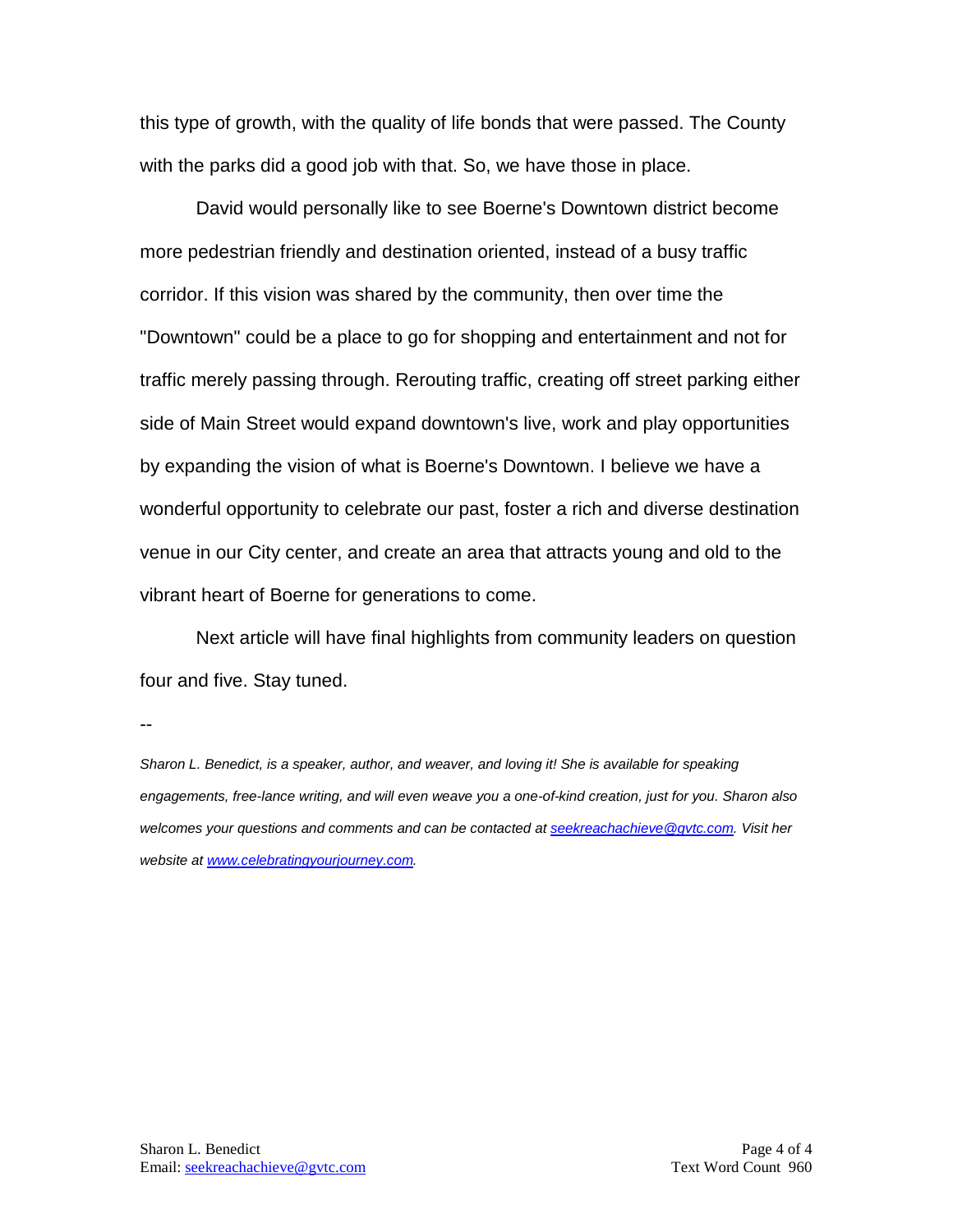*From the Heart...*



# *What do you see for our future? . . . Captured Conversations, part 3*

(published in Boerne Star, Friday, Nov 16, 2012)

Here we are at the last installment of conversations with community leaders based on five questions about our future. We now focus on questions four and five highlights from Paul Barwick, Special Projects Director, for the City of Boerne; Dan Rogers, President, Kendall County Economic Development Corporation; and David H Brown, Security Service Vice President of Mortgage Services, board member of the Greater Boerne Chamber of Commerce, and President of the Board of Directors for the International Institute of Business Analysis, San Antonio Chapter.

## **4. How do you see these things being accomplished? Short-term and long-term?**

Paul believes in order ". . . to get anything accomplished that is lasting and worthwhile, it's all about partnerships. It makes no difference at what scale, either world or local affairs, it takes strategic planning and partnerships to make the most of every opportunity. By leveraging the resources and skills of a variety of organizations there is much that can be accomplished. One local example was the success of the inaugural Best of BoerneFest 2012 celebrating culture, community and commerce that included the Greater Boerne Chamber of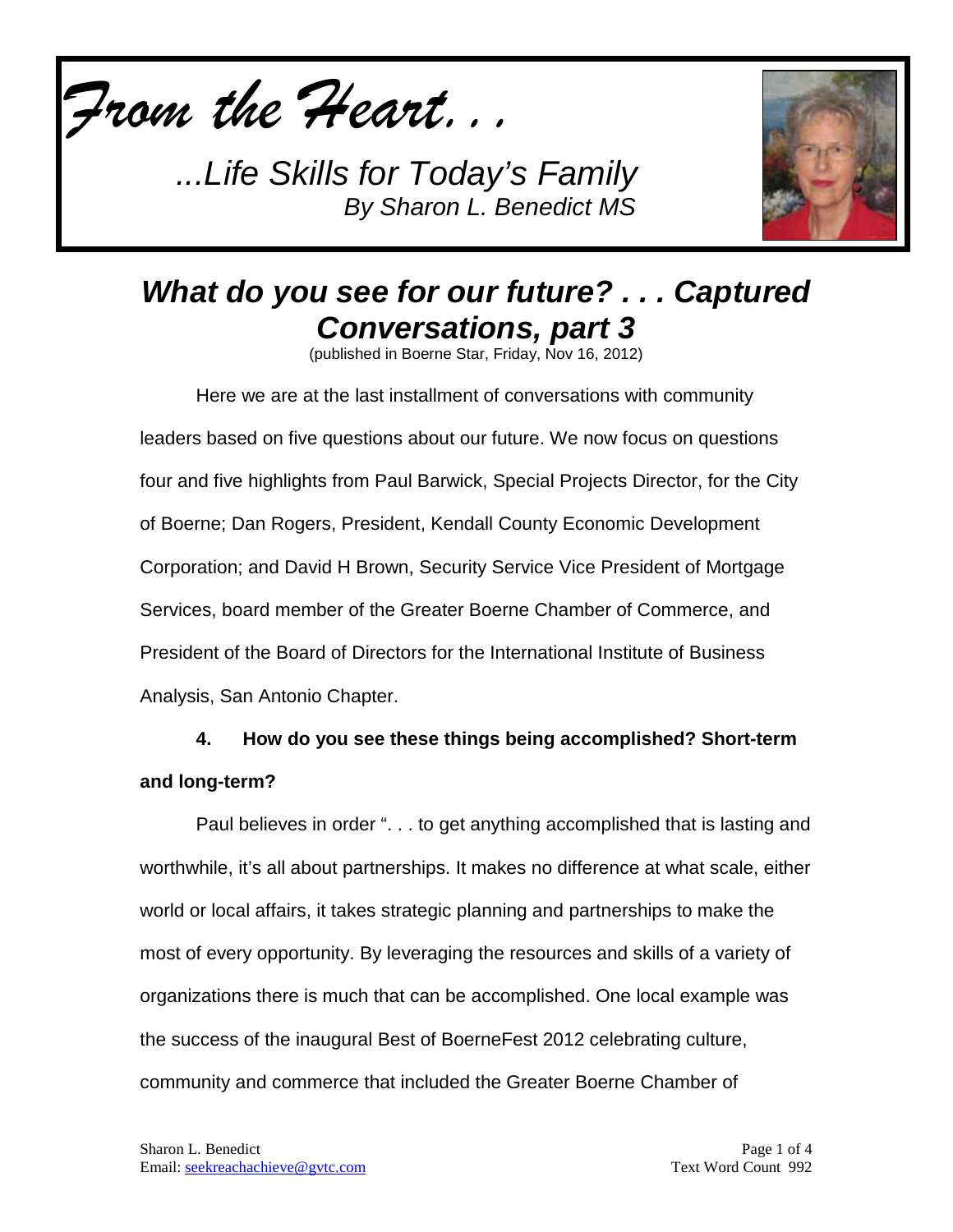Commerce, City of Boerne, Hill Country Mile, and Hill Country Council for the Arts."

Dan sees tourism continuing to be a big draw for Boerne and will help accomplish what he sees in our future. "As we maintain who we are and what we have here to help those businesses grow, we . . . to bring in specific types of companies from target markets. We want to see corporate headquarters coming to Boerne and Kendall County, medical and medical related businesses like a new hospital, or manufacturing of pharmaceuticals or medical devices, advanced technology companies—hardware/software, higher education that will supplement what is offered at UTSA. We need to bring in what we call Project 500 on the retail side. If we brought in 500,000 square feet of the right retail to fill the gap we have, we could generate in Boerne an additional three million dollars of sales tax revenue on top of the four to five million we currently bring in; and also a million dollars for the County. The first step of success for this is probably the Starplex Theatre coming here. That is stating to developers that Boerne and Kendall County have now met the population threshold they need to support a successful retail environment and climate. You want the quality of life to be good such as having the Boerne Performing Arts, the walkability trails that are here, and parks. Even the movie theatre coming makes it happen."

David sees the development of the Boerne Master Plan followed by the "Boerne by Design RUDAT Report" started focusing public dialogue four or five years ago about what the future might bring to the heart of Boerne and its Downtown district (source: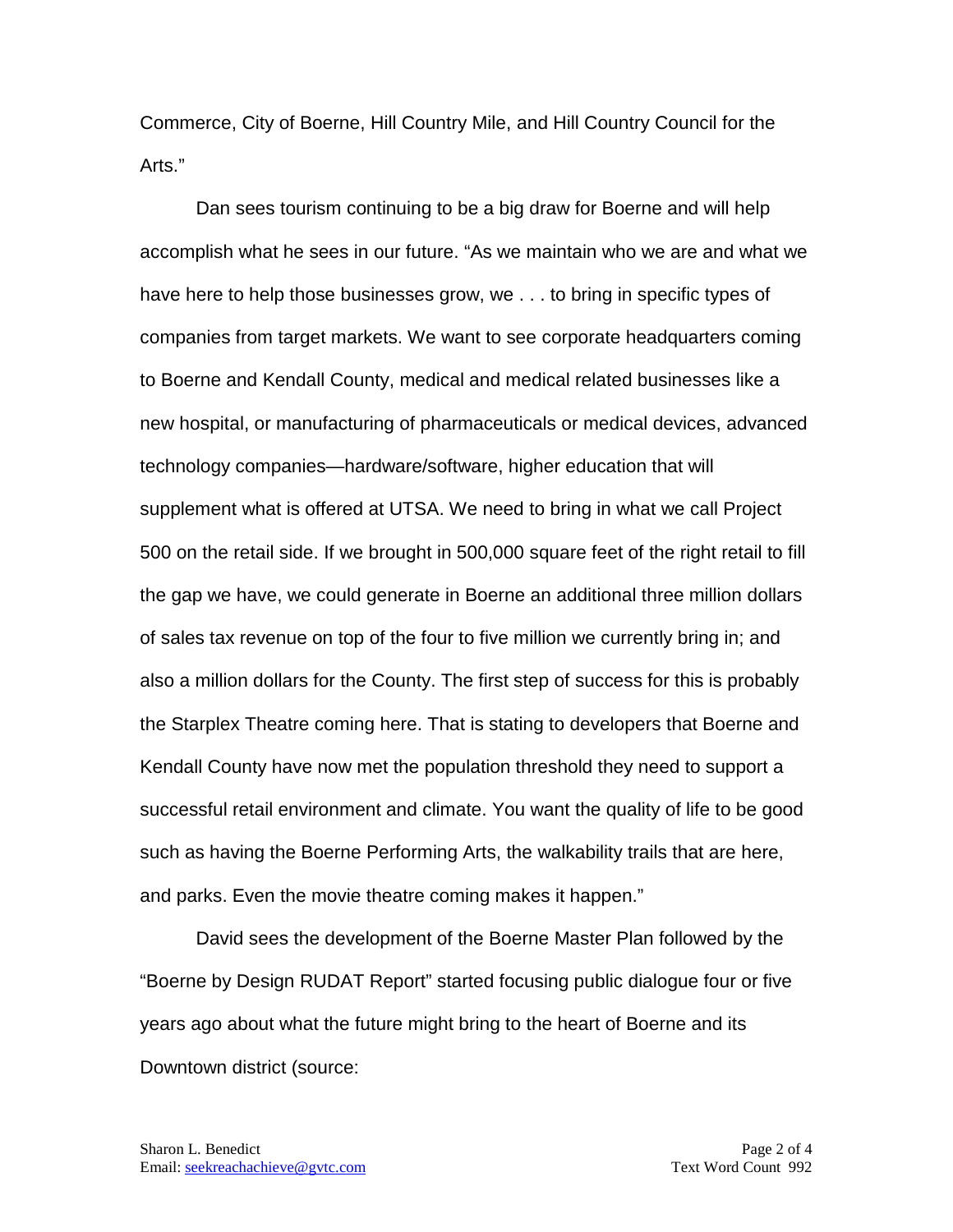[http://www.ci.boerne.tx.us/Search.aspx?SearchString=rudat\)](http://www.ci.boerne.tx.us/Search.aspx?SearchString=rudat) . . . in the near term, it makes sense to seek out like minded folks who believe in a pedestrian friendly, destination oriented downtown who would like to see the idea pursued. The Hill Country Mile will incrementally add small improvements to the downtown, raising the community's awareness of this important area of town, and resulting in more people being brought into the conversation. Long term it will require the engagement of public and private area leaders to forge community consensus, build the necessary partnerships to leverage the private and public resources needed to plan and implement such a magical transformation of Boerne's Downtown.

#### **5. Any final thoughts you want to share with my readers?**

Paul and his family feel blessed to live in Kendall County . . ."it is a wonderful place to work and raise a family, in large part to the strong sense of community spirit and engagement embodied in the people of this area. I have no doubt the area will continue to grow and grow gracefully because of the generous and passionate people that make this county such a special place."

Dan moved here in 2006 and considers the people and community to be very special. "The key to our job is to look at the type of businesses that are here and the businesses that need to be brought here . . . bring in the quality of all of those. I believe if we look back at the founding fathers of this community, they would look at it the way we are looking at it today."

David deems himself ". . . fortunate to live in an area with a rich history, a wealth of natural resources and many smart, caring and talented people. We can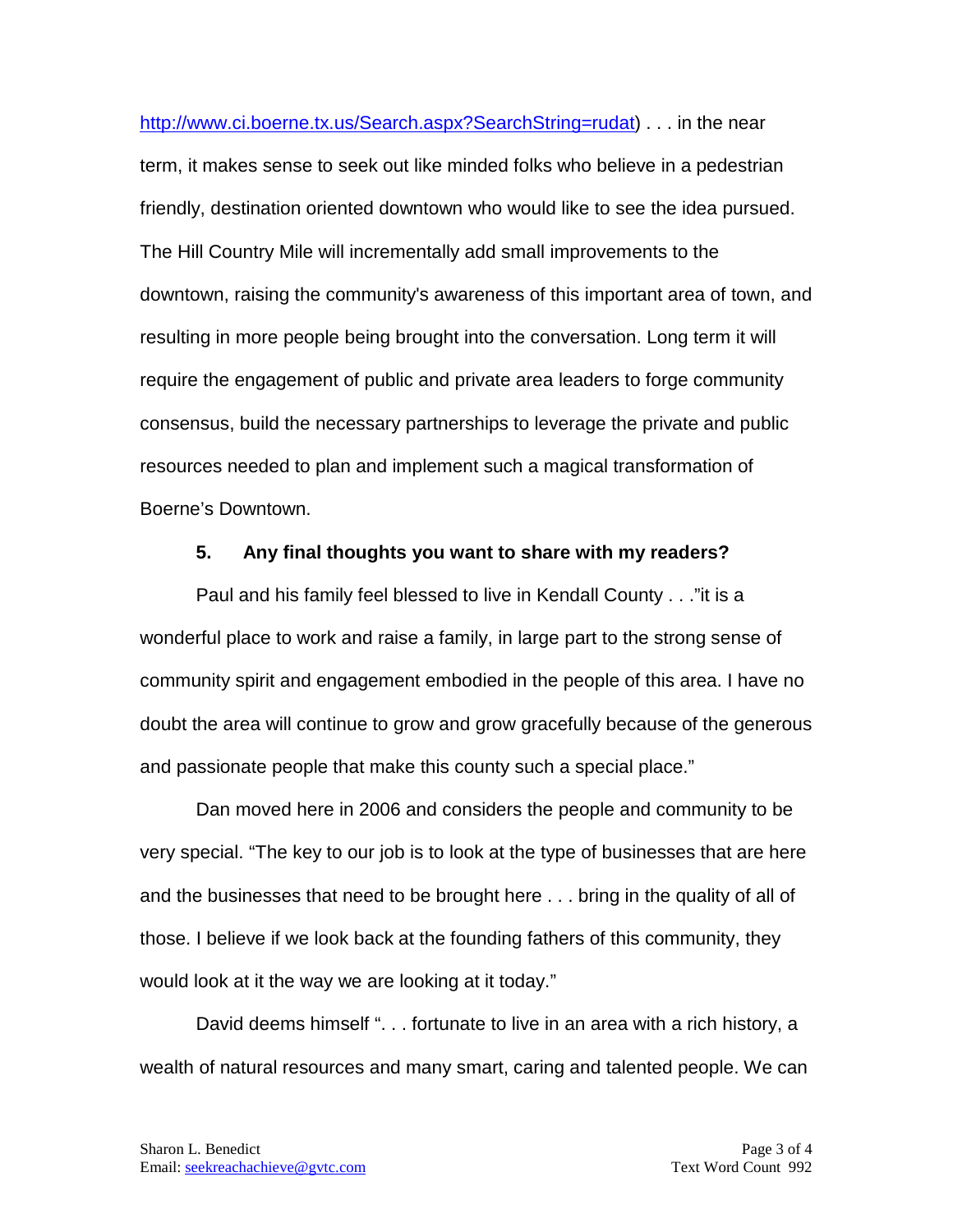maintain our quality of life by preserving our past, thoughtfully managing our precious resources while still crafting a future which allows for sustainable, managed growth. Our greatest resource remains the creative energy of our citizens and their commitment to the community and its best interests. I am thrilled to be a part of this grand adventure."

Hearing from these three community leaders representing our city, county, and local businesses, has been an honor and privilege for us all. Others I have personally spoken with concur with the thoughts and "how to's" from these leaders, resulting in a growing consensus of our residents and community atlarge. It truly is a noteworthy endeavor to work to preserve the past as we promote our future, together . . . as the EDC motto points us in the right direction.

I hope you have benefited from the conversation throughout October and this November. At this coming Thanksgiving holiday, may we all reflect on how blessed our community is. Be sure to thank all those around you who are contributing their insights, skills, and commitments to make Boerne and Kendall County a very special place to live indeed.

--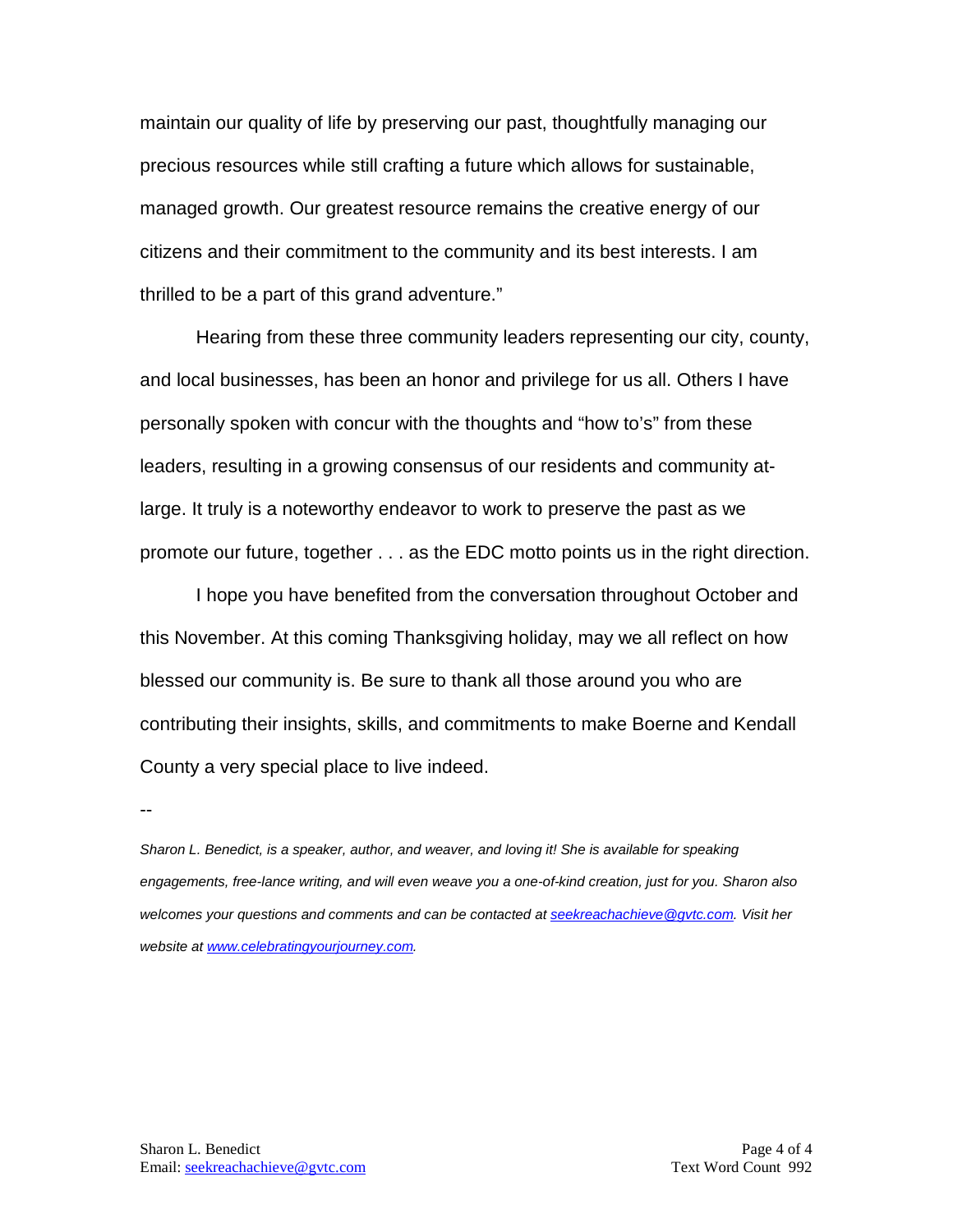



*What's in the word . . . Thanksgiving?*

(published in Boerne Star, Friday, Nov 23, 2012)

This article will be short but sweet. Every year we celebrate the Thanksgiving holiday. Yet, what does it really mean to each of us? I decided to offer the word in an acrostic theme. Each letter will have its own special meaning. Here's goes.

"T" stands for Treasure each moment

"H" stands for Holding dear the memories

"A" stands for Appreciate those in your life

"N" stands for Notice how those you love care for you in unique ways

"K" stands for Kindness goes a long way to heal hearts and bring joy

"S" stands for being Satisfied with what you have

"G" stands for Gratitude that comes straight from the heart to others

"I" stands for Inspiration that touches those you love

"V" stands for Visiting those in need and less fortunate during this season

"I" stands for Invite someone to your gathering who needs encouragement

"N" stands for Numbering the times you were genuinely wished a Happy

**Thanksgiving** 

"G" stands for Giggle for the joy and celebration of being with family and friends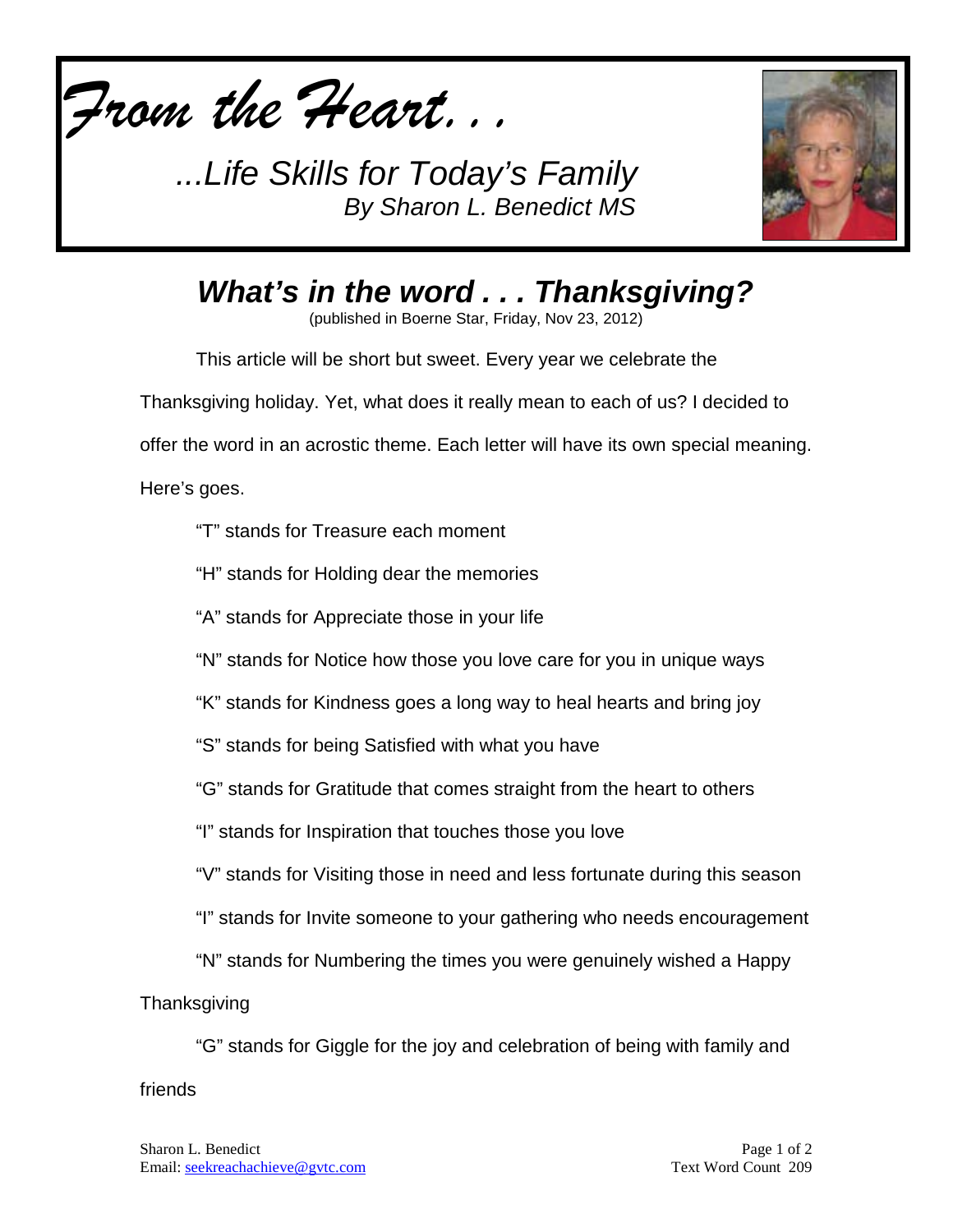#### HAVE A VERY HAPPY ONE!

--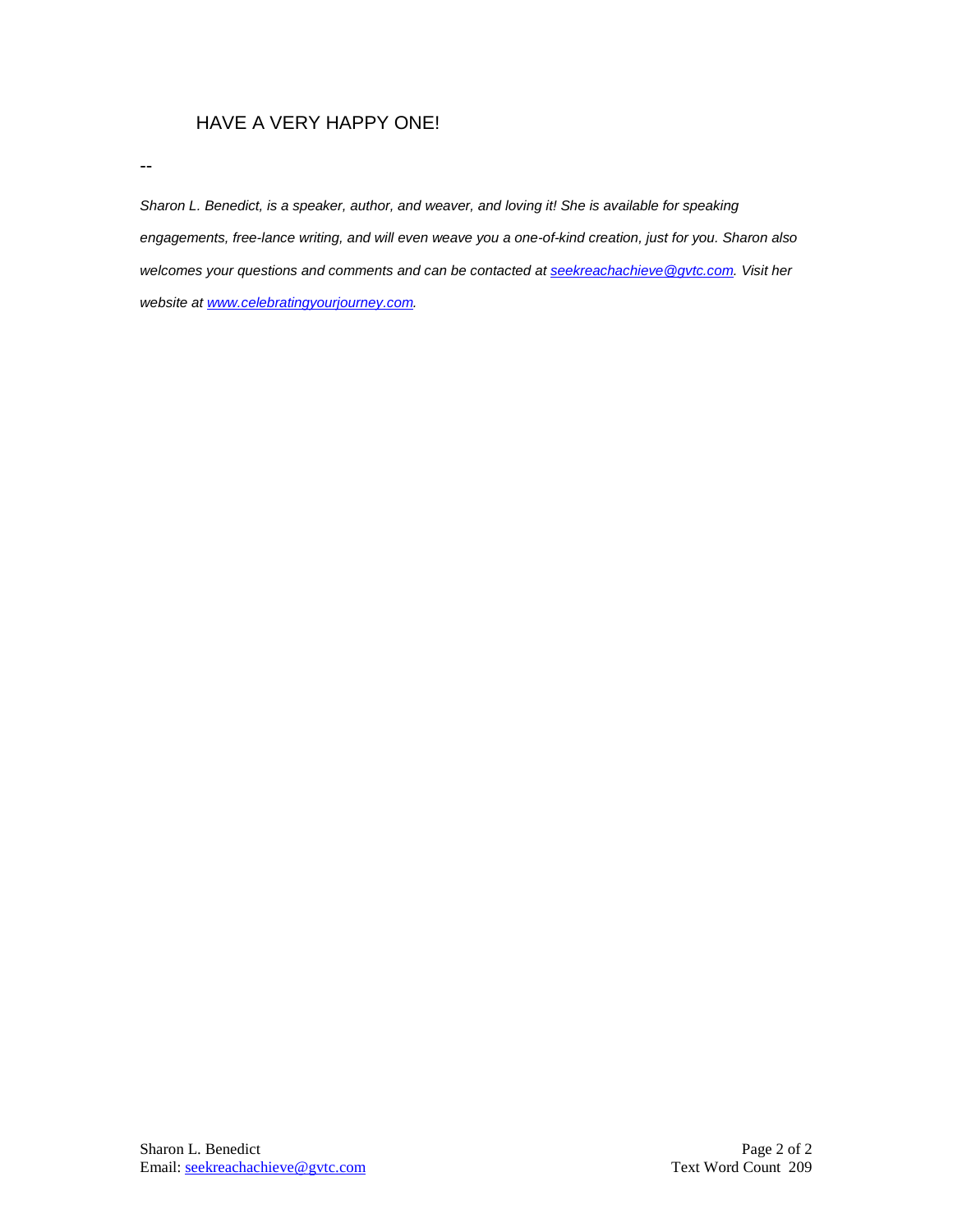*From the Heart...*



## *Reflections in the Mirror*

(published in Boerne Star, Friday, Nov 30, 2012)

How did your Thanksgiving go? I know one thing. When family gets together, there are any number of interesting stories you hear. You may also see relatives . . . uncles, brothers, cousins, nieces and nephews you didn't know you had. For me, this Thanksgiving set in motion all kinds of encounters with my own set of near and distant relatives. I spent Thanksgiving with my sister and brotherin-law in California. My brother-in-law side of the family is large with many siblings, aunts, cousins, and more.

I hadn't seen this tribe in more than four years. One aunt is 99 years old and is determined to make the glorious number of 100 this coming year. The kids who came to the gathering where no longer the little ones I remember. They are all in their twenties and even thirties. Some are pilots, car repairmen, you name it, with families of their own or soon to be. Then I spent an evening with my brother who I hadn't seen for several years. My sister was also there. We both looked in the mirror to awaken to the years that have gone by. And spent the evening share stories about old friends we grew up with together.

With a few wrinkles here and there and a little bit of sagging in places not named, we definitely had to acknowledge we are now the seniors in the family. What an awakening that has been! I know that reality has been hanging around